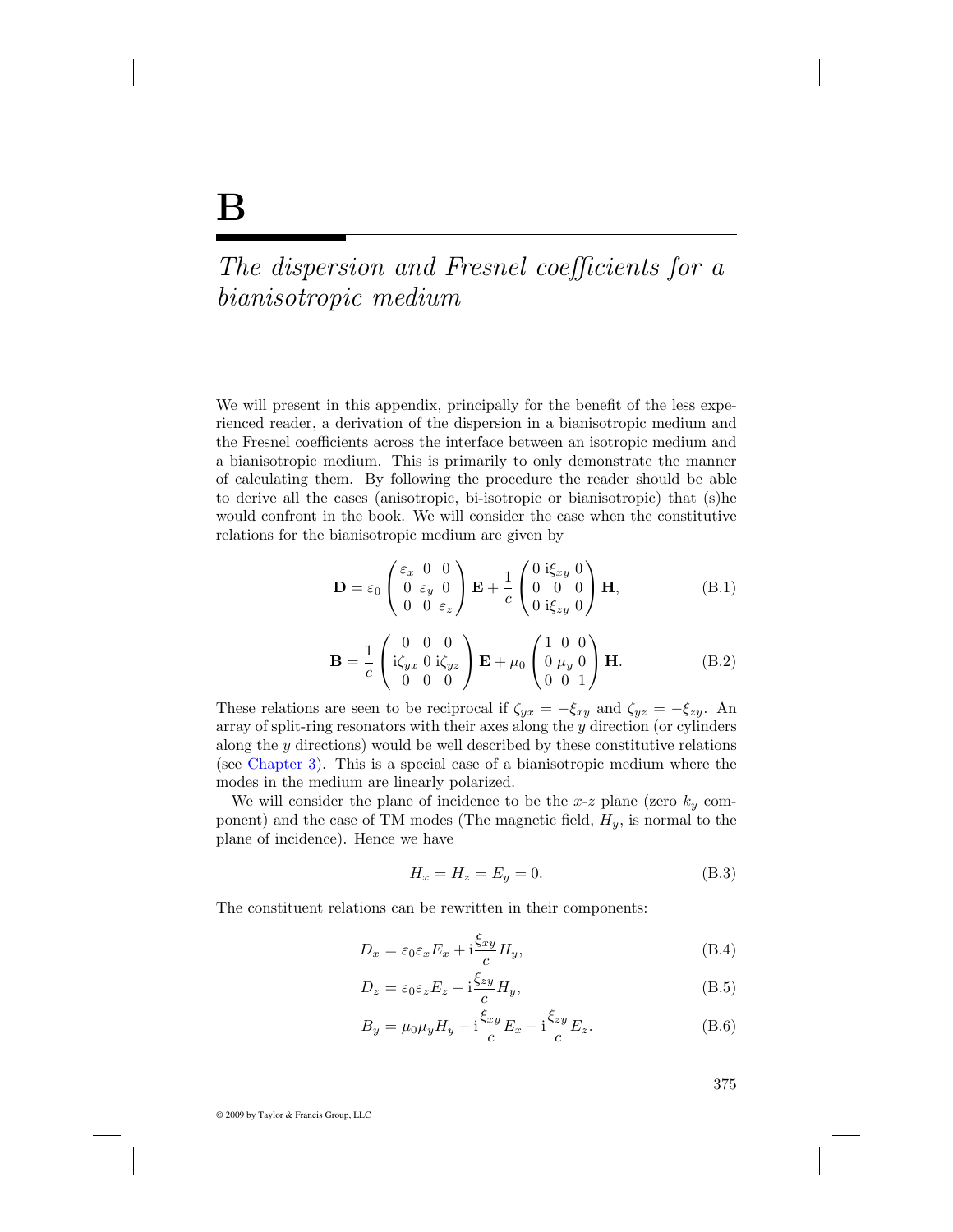Now consider the Maxwell equations for plane waves

$$
\mathbf{k} \times \mathbf{E} = \omega \mathbf{B}, \qquad \qquad \mathbf{k} \times \mathbf{H} = -\omega \mathbf{D}.
$$
 (B.7)

Assuming a complete y-invariance and since we have  $k_y = 0$ , we can expand these equations in the bianisotropic medium as

$$
k_z E_x - k_x E_z = +\omega B_y = \omega[\mu_0 \mu_y H_y - i\frac{\xi_{xy}}{c} E_x - i\frac{\xi_{zy}}{c} E_z],
$$
 (B.8)

$$
-k_z H_y = -\omega D_x = -\omega [\varepsilon_0 \varepsilon_x E_x + i \frac{\xi_{xy}}{c} H_y], \tag{B.9}
$$

$$
k_x H_y = -\omega D_z = -\omega [\varepsilon_0 \varepsilon_z E_z + i \frac{\xi_{zy}}{c} H_y], \tag{B.10}
$$

from which we obtain

$$
E_z = \frac{1}{-\varepsilon_0 \varepsilon_z} \left[\frac{k_x}{\omega} + \mathrm{i} \frac{\xi_{zy}}{c}\right] H_y,\tag{B.11}
$$

$$
E_x = \frac{1}{\varepsilon_0 \varepsilon_x} \left(\frac{k_z}{\omega} - i \frac{\xi_{xy}}{c}\right) H_y,\tag{B.12}
$$

$$
\left(\frac{k_z}{\omega} + i\frac{\xi xy}{c}\right)E_x = \left[\mu_0\mu_y - \frac{1}{\varepsilon_0\varepsilon_z}\left(\frac{k_x^2}{\omega^2} + \frac{\xi^2 xy}{c^2}\right)\right]H_y.
$$
 (B.13)

For a non-trivial solution, we will require that the determinant for the last two homogeneous equations (for  $E_x$  and  $H_y$ ) vanishes. This gives us the dispersion of the waves in this medium:

$$
k_z^2 = \left(\varepsilon_x \mu_y - \xi_{xy}^2 - \frac{\varepsilon_x}{\varepsilon_z} \xi_{zy}^2\right) \frac{\omega^2}{c^2} - \frac{\varepsilon_x}{\varepsilon_z} k_x^2,\tag{B.14}
$$

or to put it more symmetrically

$$
\varepsilon_x k_x^2 + \varepsilon_z k_z^2 + \varepsilon_z \xi_{xy}^2 \omega^2 / c^2 + \varepsilon_x \xi_{zy}^2 \omega^2 / c^2 = \varepsilon_x \varepsilon_z \mu_y \omega^2 / c^2.
$$
 (B.15)

Here we can see that  $n_{\text{eff}} = \pm \sqrt{\varepsilon_x \mu_y - \xi_{xy}^2 - \xi_{zy}^2}$  acts like the refractive index when  $\varepsilon_x = \varepsilon_z$ . The sign of the square root will be determined by whether the real part of the quantity inside the square root is positive or negative (see Chapter 5 for details).

Now we will calculate the Fresnel coefficients for the reflected and transmitted wave amplitudes. Let us consider the reflection or transmission of a plane wave (moving along  $+z$  direction) incident from vacuum onto the bianisotropic medium. Since we consider here P-polarised light, we can write for the incident, reflected and the transmitted fields, and the corresponding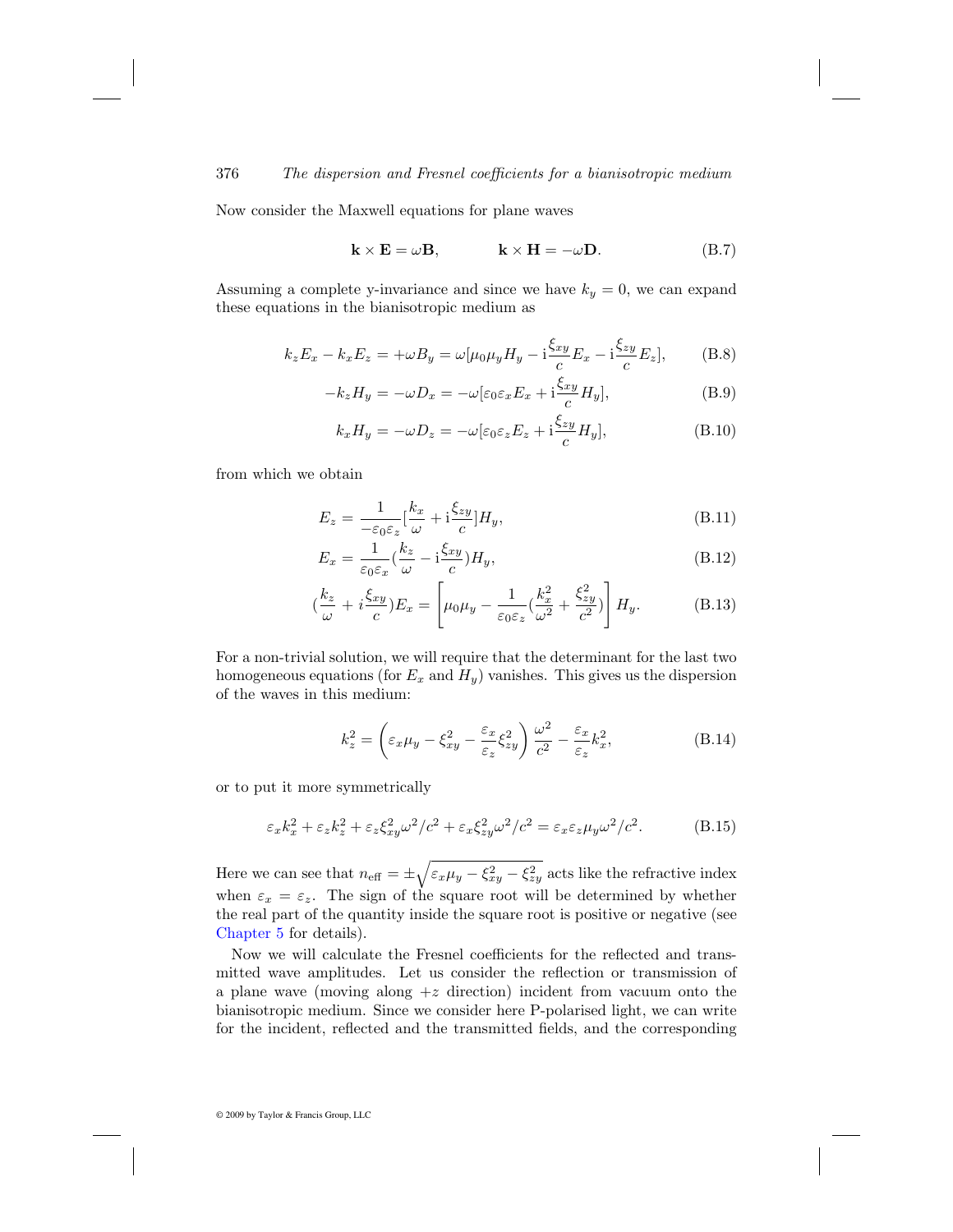wave-vectors:

$$
H_{iy} = e^{i(k_x x + k_{1z} z)},\tag{B.16}
$$

$$
H_{ry} = r_{\rm mp} e^{i(k_x x - k_{1z} z)}, \tag{B.17}
$$

$$
H_{ty} = t_{\rm pp} e^{i(k_x x + k_{2z} z)}, \tag{B.18}
$$

$$
k_{1z}^2 = \frac{\omega^2}{c^2} - k_x^2,\tag{B.19}
$$

$$
k_{2z}^2 = \left[\varepsilon_x \mu_y - \xi_{xy}^2 - \xi_{zy}^2\right] \frac{\omega^2}{c^2} - k_x^2.
$$
 (B.20)

The requirement of continuity of the parallel component of  $\mathbf{H} \Rightarrow k_x = \text{const}$ across the interface and that

$$
1 + r_{\rm mp} = t_{\rm pp},\tag{B.21}
$$

where the subscripts "mp" imply reflection of a positive-going wave into the negative direction and the subscripts "pp" imply the transmission into the positive direction of a wave initially moving in the positive direction. Noting that

$$
E_{2x} = \frac{1}{\varepsilon_0 \varepsilon_x} \left(\frac{k_{2z}}{\omega} - i \frac{\xi_{xy}}{c}\right) H_{2y},\tag{B.22}
$$

$$
E_{1x} = \frac{k_{1z}}{\varepsilon_0 \varepsilon_1 \omega} H_{1y} \tag{B.23}
$$

in the bianisotropic and isotropic medium respectively, the requirement of continuity of the parallel components of the electric field  $(E_x)$  yields

$$
\frac{k_{z1}}{\varepsilon_0 \varepsilon_1 \omega} + \frac{-k_{z1}}{\varepsilon_0 \varepsilon_1 \omega} r_{\rm mp} = \frac{1}{\varepsilon_0 \varepsilon_x} \left(\frac{k_{2z}}{\omega} - i \frac{\xi_{xy}}{c}\right) t_{\rm pp}.\tag{B.24}
$$

Hence, we have for the reflection coefficient

$$
r_{\rm mp} = \frac{k_{z1}/\varepsilon_1 - (k_{z2}/\varepsilon_1 - i\xi_{xy}\omega/c)/\varepsilon_x}{k_{z1} + (k_{z2} - i\xi_{xy}\omega/c)/\varepsilon_x}.
$$
 (B.25)

Similarly, the transmission coefficient across the interface is obtained as

$$
t_{\rm pp} = \frac{2k_{z1}/\varepsilon_1}{k_{z1}/\varepsilon_1 + (k_{z2} - i\xi_{xy}\omega/c)/\varepsilon_x}.
$$
 (B.26)

Next, let us calculate the Fresnel coefficients for a wave incident on an isotropic dielectric medium with  $(\varepsilon_1\mu_1)$  from the bianisotropic medium. The bianisotropic medium is now assumed to occupy the negative half-space  $(z \leq$ 0 and the vacuum the positive half-space  $(z > 0)$ . Once again, using the continuity of the tangential components of the magnetic and electric fields, we have

$$
1 + r'_{\rm mp} = t'_{\rm pp},\tag{B.27}
$$

$$
\frac{1}{\varepsilon_0 \varepsilon_x} (\frac{k_{z2}}{\omega} - i \frac{\xi_{xy}}{c}) + \frac{1}{\varepsilon_0 \varepsilon_x} (-\frac{k_{z2}}{\omega} - i \frac{\xi_{xy}}{c}) r'_{mp} = \frac{k_{z1}}{\varepsilon_0 \varepsilon_1 \omega} t'_{pp}, \qquad (B.28)
$$